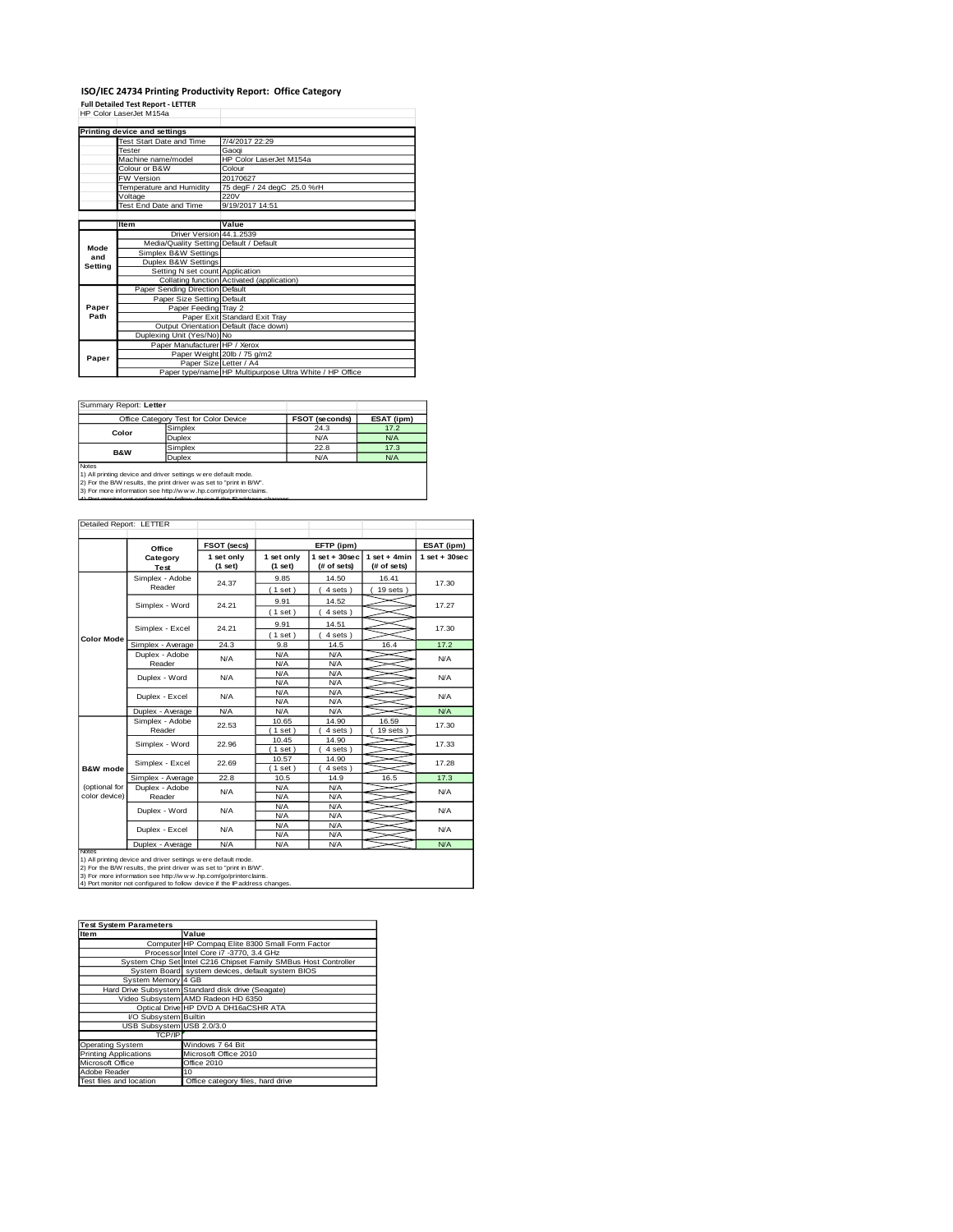# **ISO/IEC 24734 Printing Productivity Report: Office Category<br>Full Detailed Test Report - A4<br>HP Color LaserJet M154a**

|         | HP Color LaserJet M154a                 |                                                         |
|---------|-----------------------------------------|---------------------------------------------------------|
|         |                                         |                                                         |
|         | Printing device and settings            |                                                         |
|         | Test Start Date and Time                | 7/4/2017 22:29                                          |
|         | Tester                                  | Gaogi                                                   |
|         | Machine name/model                      | HP Color LaserJet M154a                                 |
|         | Colour or B&W                           | Colour                                                  |
|         | <b>FW Version</b>                       | 20170627                                                |
|         | Temperature and Humidity                | 75 degF / 24 degC 25.0 %rH                              |
|         | Voltage                                 | 220V                                                    |
|         | Test End Date and Time                  | 9/19/2017 14:51                                         |
|         |                                         |                                                         |
|         | <b>Item</b>                             | Value                                                   |
|         | Driver Version 44.1.2539                |                                                         |
| Mode    | Media/Quality Setting Default / Default |                                                         |
| and     | Simplex B&W Settings                    |                                                         |
| Setting | Duplex B&W Settings                     |                                                         |
|         | Setting N set count Application         |                                                         |
|         |                                         | Collating function Activated (application)              |
|         | Paper Sending Direction Default         |                                                         |
|         | Paper Size Setting Default              |                                                         |
| Paper   | Paper Feeding Tray 2                    |                                                         |
| Path    |                                         | Paper Exit Standard Exit Tray                           |
|         |                                         | Output Orientation Default (face down)                  |
|         | Duplexing Unit (Yes/No) No              |                                                         |
|         | Paper Manufacturer HP / Xerox           |                                                         |
| Paper   |                                         | Paper Weight 20lb / 75 g/m2                             |
|         |                                         | Paper Size Letter / A4                                  |
|         |                                         | Paper type/name HP Multipurpose Ultra White / HP Office |

Summary Report: **A4**

| Office Category Test for Color Device                               |                                                                             | FSOT (seconds) | ESAT (ipm) |  |  |  |  |
|---------------------------------------------------------------------|-----------------------------------------------------------------------------|----------------|------------|--|--|--|--|
| Colour                                                              | Simplex                                                                     | 24.9           | 16.4       |  |  |  |  |
|                                                                     | Duplex                                                                      | N/A            | N/A        |  |  |  |  |
| <b>B&amp;W</b>                                                      | Simplex                                                                     | 23.3           | 16.4       |  |  |  |  |
|                                                                     | Duplex                                                                      | N/A            | N/A        |  |  |  |  |
| <b>Notes</b>                                                        |                                                                             |                |            |  |  |  |  |
|                                                                     | 1) All printing device and driver settings w ere default mode.              |                |            |  |  |  |  |
| 2) For the B/W results, the print driver was set to "print in B/W". |                                                                             |                |            |  |  |  |  |
|                                                                     | 3) For more information see http://www.hp.com/go/printerclaims.             |                |            |  |  |  |  |
|                                                                     | 4) Port monitor not configured to follow, device if the IP address changes. |                |            |  |  |  |  |

| Detailed Report: A4            |                           |                       |                       |                                |                               |                 |
|--------------------------------|---------------------------|-----------------------|-----------------------|--------------------------------|-------------------------------|-----------------|
|                                | Office                    | FSOT (secs)           |                       | ESAT (ipm)                     |                               |                 |
|                                | Category<br>Test          | 1 set only<br>(1 set) | 1 set only<br>(1 set) | $1$ set + 30sec<br>(# of sets) | $1$ set + 4min<br>(# of sets) | $1$ set + 30sec |
|                                | Simplex - Adobe<br>Reader | 25.05                 | 9.57<br>(1 set)       | 13.90<br>$4 sets$ )            | 15.80<br>$18$ sets $)$        | 16.47           |
|                                | Simplex - Word            | 25.00                 | 9.60<br>(1 set)       | 13.94<br>4 sets)               |                               | 16.45           |
| Colour                         | Simplex - Excel           | 24.45                 | 9.81<br>(1 set)       | 14.07<br>4 sets)               |                               | 16.46           |
| Mode                           | Simplex - Average         | 24.9                  | 9.6                   | 13.9                           | 15.8                          | 16.4            |
|                                | Duplex - Adobe<br>Reader  | N/A                   | N/A<br>N/A            | N/A<br>N/A                     |                               | N/A             |
|                                | Duplex - Word             | N/A                   | N/A<br>N/A            | N/A<br>N/A                     |                               | N/A             |
|                                | Duplex - Excel            | N/A                   | N/A<br>N/A            | N/A<br>N/A                     |                               | N/A             |
|                                | Duplex - Average          | N/A                   | N/A                   | N/A                            |                               | N/A             |
|                                | Simplex - Adobe<br>Reader | 23.22                 | 10.33<br>(1 set)      | 14.36<br>4 sets )              | 15.70<br>$18$ sets $)$        | 16.47           |
|                                | Simplex - Word            | 23.48                 | 10.22<br>(1 set)      | 14.31<br>$4 sets$ )            |                               | 16.49           |
| <b>B&amp;W</b> mode            | Simplex - Excel           | 22.94                 | 10.46<br>(1 set)      | 14.39<br>4 sets)               |                               | 16.47           |
|                                | Simplex - Average         | 23.3                  | 10.3                  | 14.3                           | 15.7                          | 16.4            |
| (optional for<br>color device) | Duplex - Adobe<br>Reader  | N/A                   | N/A<br>N/A            | N/A<br>N/A                     |                               | N/A             |
|                                | Duplex - Word             | N/A                   | N/A<br>N/A            | N/A<br>N/A                     |                               | N/A             |
|                                | Duplex - Excel            | N/A                   | N/A<br>N/A            | N/A<br>N/A                     |                               | N/A             |
| Notes                          | Duplex - Average          | N/A                   | N/A                   | N/A                            |                               | N/A             |

Notes<br>1) All printing device and driver settings were default mode.<br>2) For the B/W results, the print driver was set to "print in B/W".<br>3) For more information see http://www.hp.com/go/printerclaims.<br>4) Por monitor not con

| <b>Test System Parameters</b> |                                                                 |
|-------------------------------|-----------------------------------------------------------------|
| Item                          | Value                                                           |
|                               | Computer HP Compaq Elite 8300 Small Form Factor                 |
|                               | Processor Intel Core i7 -3770, 3.4 GHz                          |
|                               | System Chip Set Intel C216 Chipset Family SMBus Host Controller |
|                               | System Board system devices, default system BIOS                |
| System Memory 4 GB            |                                                                 |
|                               | Hard Drive Subsystem Standard disk drive (Seagate)              |
|                               | Video Subsystem AMD Radeon HD 6350                              |
|                               | Optical Drive HP DVD A DH16aCSHR ATA                            |
| I/O Subsystem Builtin         |                                                                 |
| USB Subsystem USB 2.0/3.0     |                                                                 |
| <b>TCP/IP</b>                 |                                                                 |
| <b>Operating System</b>       | Windows 7 64 Bit                                                |
| <b>Printing Applications</b>  | Microsoft Office 2010                                           |
| Microsoft Office              | Office 2010                                                     |
| Adobe Reader                  | 10                                                              |
| Test files and location       | Office category files, hard drive                               |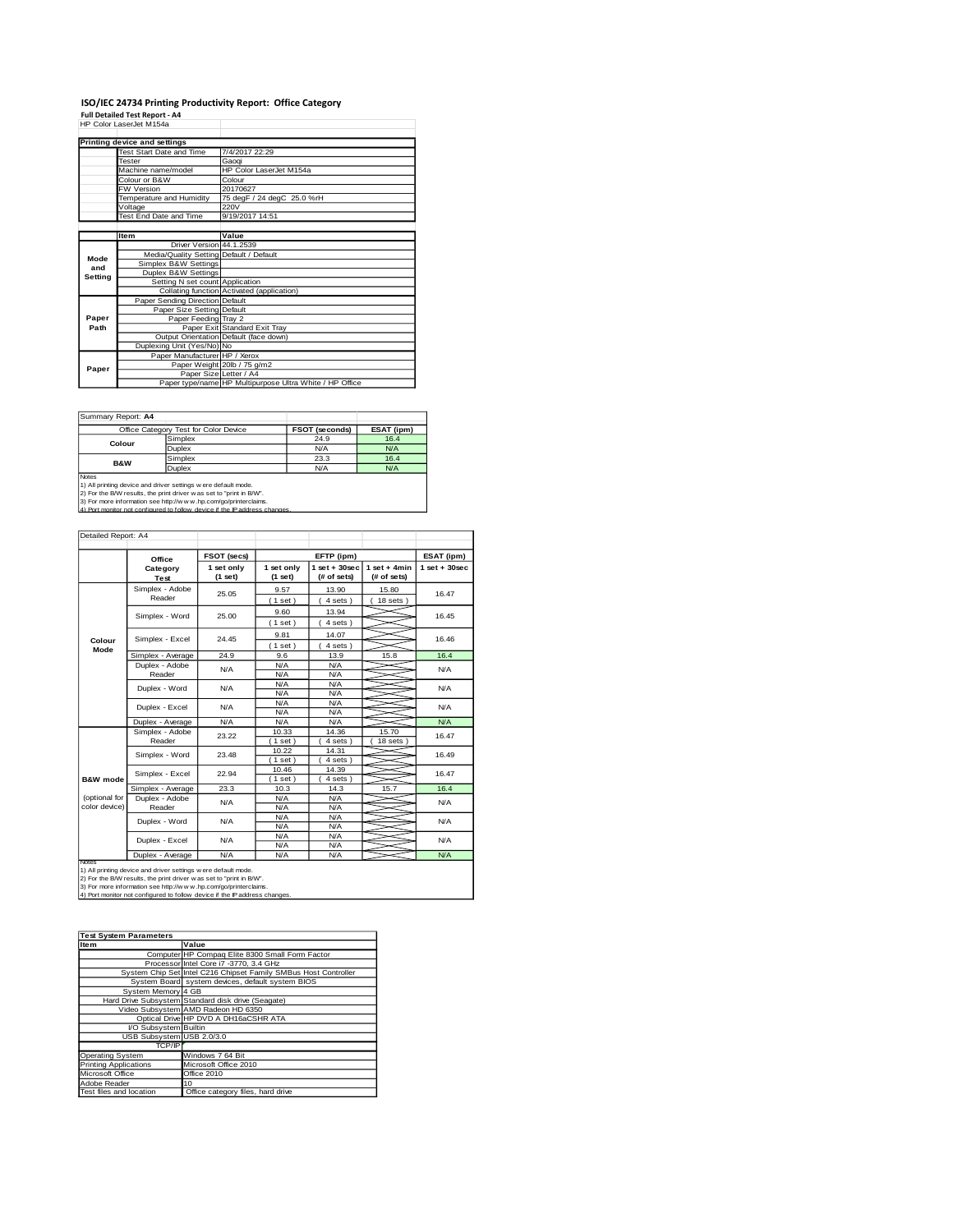### **ISO/IEC 24734 Printing Productivity Report: Office Category Feature Performance Full Report - Office Feature Performance Test** HP Color LaserJet M154a

|         | Printing device and settings            |                                                         |
|---------|-----------------------------------------|---------------------------------------------------------|
|         | Test Start Date and Time                | 7/4/2017 22:29                                          |
|         | Tester                                  | Gaogi                                                   |
|         | Machine name/model                      | HP Color LaserJet M154a                                 |
|         | Colour or B&W                           | Colour                                                  |
|         | <b>FW Version</b>                       | 20170627                                                |
|         | Temperature and Humidity                | 75 degF / 24 degC 25.0 %rH                              |
|         | Voltage                                 | 220V                                                    |
|         | Test End Date and Time                  | 9/19/2017 14:51                                         |
|         |                                         |                                                         |
|         | <b>Item</b>                             | Value                                                   |
|         | Driver Version 44.1.2539                |                                                         |
| Mode    | Media/Quality Setting Default / Default |                                                         |
| and     | Simplex B&W Settings                    |                                                         |
| Setting | Duplex B&W Settings                     |                                                         |
|         | Setting N set count Application         |                                                         |
|         |                                         | Collating function Activated (application)              |
|         | Paper Sending Direction Default         |                                                         |
|         | Paper Size Setting Default              |                                                         |
| Paper   | Paper Feeding Tray 2                    |                                                         |
| Path    |                                         | Paper Exit Standard Exit Tray                           |
|         |                                         | Output Orientation Default (face down)                  |
|         | Duplexing Unit (Yes/No) No              |                                                         |
|         | Paper Manufacturer HP / Xerox           |                                                         |
| Paper   |                                         | Paper Weight 20lb / 75 g/m2                             |
|         | Paper Size Letter / A4                  |                                                         |
|         |                                         | Paper type/name HP Multipurpose Ultra White / HP Office |

| <b>ISO Print Productivity Report: Feature Performance Test Summary</b>                                                                                                                                                                                                                         |               |      |                                  |  |  |  |
|------------------------------------------------------------------------------------------------------------------------------------------------------------------------------------------------------------------------------------------------------------------------------------------------|---------------|------|----------------------------------|--|--|--|
|                                                                                                                                                                                                                                                                                                |               |      | <b>Feature Performance Ratio</b> |  |  |  |
| <b>Printing Modes</b>                                                                                                                                                                                                                                                                          |               |      | A5 and Legal                     |  |  |  |
| (Feature Adobe Reader - Office test file)                                                                                                                                                                                                                                                      |               |      |                                  |  |  |  |
| A5 Landscape Feed - Colour                                                                                                                                                                                                                                                                     | Simplex       | 109% | 117%                             |  |  |  |
| <b>A5 Portrait Feed - Colour</b>                                                                                                                                                                                                                                                               | Simplex       | 36%  | 34%                              |  |  |  |
| Legal - Colour                                                                                                                                                                                                                                                                                 | Simplex       |      |                                  |  |  |  |
| Legal - Colour                                                                                                                                                                                                                                                                                 | <b>Duplex</b> |      |                                  |  |  |  |
| A5 Landscape Feed - B/W                                                                                                                                                                                                                                                                        | Simplex       | 239% | 166%                             |  |  |  |
| <b>A5 Portrait Feed - B/W</b>                                                                                                                                                                                                                                                                  | Simplex       | 115% | 34%                              |  |  |  |
| Legal - B/W                                                                                                                                                                                                                                                                                    | Simplex       |      |                                  |  |  |  |
| Legal - B/W                                                                                                                                                                                                                                                                                    | <b>Duplex</b> |      |                                  |  |  |  |
| Notes<br>1) All printing device and driver settings w ere default mode.<br>2) Test conducted w ith 8-paper Office Feature Performance file.<br>3) For more information see http://w w w .hp.com/go/printerclaims.<br>4) Port monitor not configured to follow device if the IP address changes |               |      |                                  |  |  |  |

| <b>Printing Modes</b><br>Feature Adobe Reader - Office | <b>Base Printing</b><br>Mode |                     | <b>Feature Performance</b><br>A5 and Legal |                                 |                                         |                                      |
|--------------------------------------------------------|------------------------------|---------------------|--------------------------------------------|---------------------------------|-----------------------------------------|--------------------------------------|
| test file (8-page)                                     | <b>FSOT</b><br>Base          | <b>ESAT</b><br>Base | 1 set<br>FSOT (secs)                       | $1$ set $+30$ sec<br>ESAT (ipm) | FSOT (base)<br><b>FSOT</b><br>(feature) | <b>ESAT (feature)</b><br>ESAT (base) |
| Simplex A5 Landscape Feed - Colour                     | 40.16                        | 16.46               | 36.86                                      | 19.4                            | 109%                                    | 117%                                 |
| Simplex A5 Portrait Feed - Colour                      | 40.16                        | 16.46               | 114.67                                     | 5.6                             | 36%                                     | 34%                                  |
| Legal Simplex - Colour                                 | 40.16                        | 16.46               |                                            |                                 |                                         |                                      |
| Legal Duplex - Colour                                  | 40.16                        | 16.46               |                                            |                                 |                                         |                                      |
| Simplex A5 Landscape Feed - B/W                        | 64.51                        | 16.49               | 27.07                                      | 27.5                            | 239%                                    | 166%                                 |
| Simplex A5 Portrait Feed - B/W                         | 64.51                        | 16.49               | 56.46                                      | 5.6                             | 115%                                    | 34%                                  |
| Legal Simplex - B/W                                    | 64.51                        | 16.49               |                                            |                                 |                                         |                                      |
| Legal Duplex - B/W                                     | 64.51                        | 16.49               |                                            |                                 |                                         |                                      |

|        | <b>Test System Parameters</b> |                                                                 |
|--------|-------------------------------|-----------------------------------------------------------------|
|        | <b>Item</b>                   | Value                                                           |
|        |                               | Computer HP Compaq Elite 8300 Small Form Factor                 |
|        |                               | Processor Intel Core i7 -3770, 3.4 GHz                          |
|        |                               | System Chip Set Intel C216 Chipset Family SMBus Host Controller |
|        |                               | System Board system devices, default system BIOS                |
| Test   | System Memory 4 GB            |                                                                 |
| System |                               | Hard Drive Subsystem Standard disk drive (Seagate)              |
|        |                               | Video Subsystem AMD Radeon HD 6350                              |
|        |                               | Optical Drive HP DVD A DH16aCSHR ATA                            |
|        | I/O Subsystem Builtin         |                                                                 |
|        | USB Subsystem USB 2.0/3.0     |                                                                 |
| VO     | TCP/IP                        |                                                                 |
|        | <b>Operating System</b>       | Windows 7 64 Bit                                                |
|        | <b>Printing Applications</b>  | Microsoft Office 2010                                           |
|        | Software Microsoft Office     | Office 2010                                                     |
|        | Adobe Reader                  | 10                                                              |
|        | Test files and location       | Office category files, hard drive                               |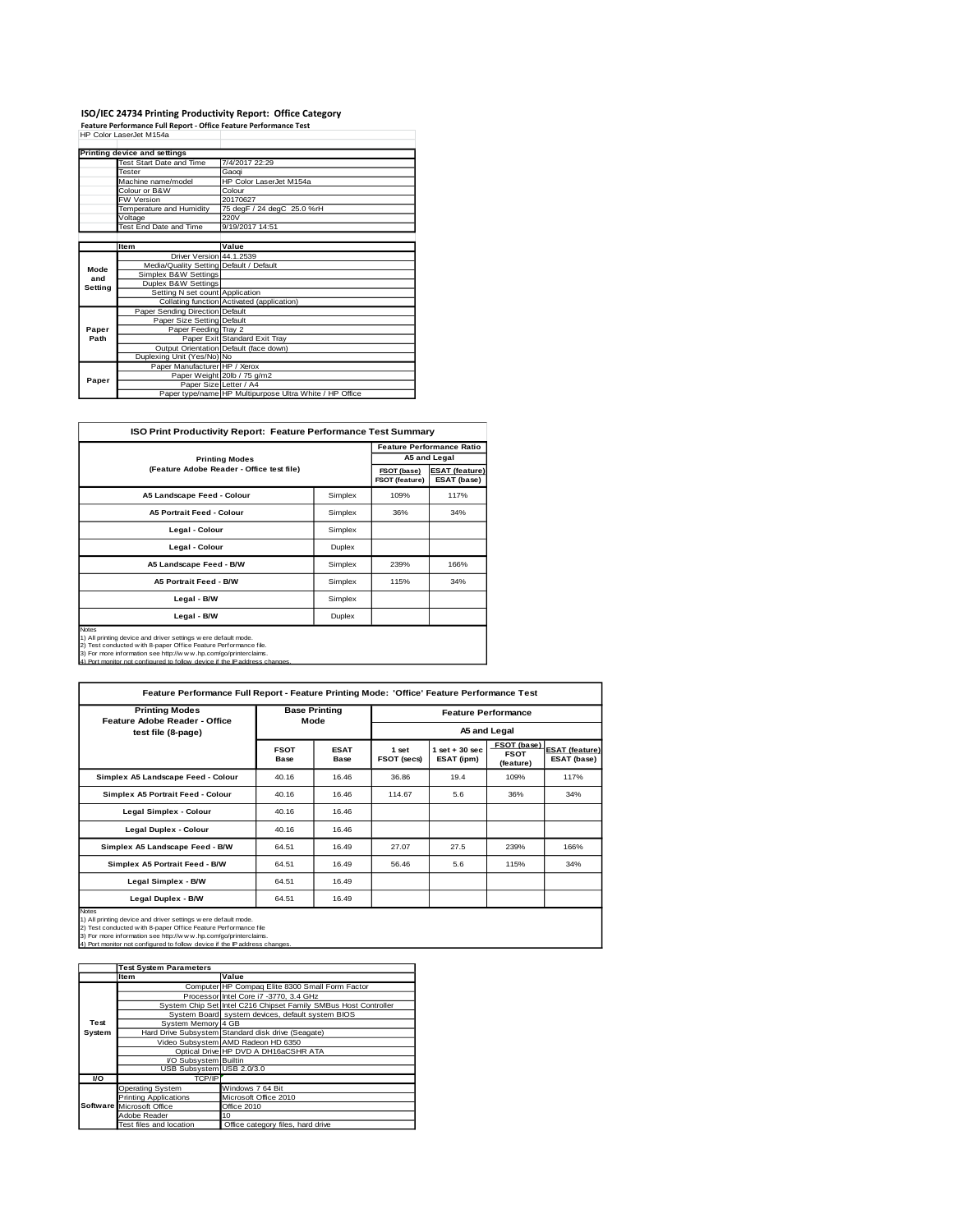### **ISO/IEC 17629 First Print Out Time Report: Office Category Full Detailed Test Report - LETTER** HP Color LaserJet M154a

|            | Printing device and settings               |                                |  |  |  |  |
|------------|--------------------------------------------|--------------------------------|--|--|--|--|
|            | Test Start Date and Time                   | 7/4/2017 22:29                 |  |  |  |  |
|            | Tester                                     | Gaogi                          |  |  |  |  |
|            | Machine name/model                         | HP Color LaserJet M154a        |  |  |  |  |
|            | Colour or B&W                              | Colour                         |  |  |  |  |
|            | FW Version                                 | 20170627                       |  |  |  |  |
|            | Configuration (options)                    | Default                        |  |  |  |  |
|            | Controller                                 | 11500                          |  |  |  |  |
|            | Printing device page count                 | Not Specified                  |  |  |  |  |
|            | Printing supplies page count Not Specified |                                |  |  |  |  |
|            | Temperature and Humidity                   | 75 degF / 24 degC 25.0 %rH     |  |  |  |  |
|            | Voltage                                    | 220V                           |  |  |  |  |
|            | Test End Date and Time                     | 9/19/2017 14:51                |  |  |  |  |
|            |                                            |                                |  |  |  |  |
|            | <b>Item</b>                                | Value                          |  |  |  |  |
| Mode       | PDL and driver version                     | 44.1.2539                      |  |  |  |  |
| and        | Print Quality mode                         | default                        |  |  |  |  |
| Setting    | <b>B&amp;W</b> settings                    | default                        |  |  |  |  |
|            | Paper feed orientation                     | Short Edge                     |  |  |  |  |
| Paper      | Paper type setting                         | default                        |  |  |  |  |
|            | Paper feeding                              | Standard cassette              |  |  |  |  |
|            | Paper exit                                 | Standard exit tray             |  |  |  |  |
| Paper Path | Output orientation                         | default (face up or face down) |  |  |  |  |

**ISO First Page Out Time Summary Report: Office Category**

| FPOT from Ready (seconds)<br>13.07<br>Simplex<br>Color<br>Duplex<br>11.60<br>Simplex |  |
|--------------------------------------------------------------------------------------|--|
|                                                                                      |  |
|                                                                                      |  |
|                                                                                      |  |
|                                                                                      |  |
| <b>B&amp;W</b><br>Duplex                                                             |  |

Notes<br>1) All printing device and driver settings were default mode.<br>2) For the BW results, the print driver was set to "print in BW".<br>3) For more information see http://www.hp.com/gofprinterclaims.<br>4) Port monitor not conf

| (5) Page counts wiere collected atter completion of the tests. |  |
|----------------------------------------------------------------|--|
|                                                                |  |
|                                                                |  |

|                                                        | ISO First Page Out Time Report: Office Category                                                                                                                                                                                                                                                                                                                                                          |                           |                            |                              |                            |                    |                   |
|--------------------------------------------------------|----------------------------------------------------------------------------------------------------------------------------------------------------------------------------------------------------------------------------------------------------------------------------------------------------------------------------------------------------------------------------------------------------------|---------------------------|----------------------------|------------------------------|----------------------------|--------------------|-------------------|
| <b>Detailed Report: LETTER</b>                         |                                                                                                                                                                                                                                                                                                                                                                                                          | Word<br>(seconds)         | Excel<br>(seconds)         | Adobe<br>Reader<br>(seconds) | Average<br>(seconds)       | <b>Delay Time</b>  |                   |
|                                                        | FPOT from Ready - Simplex                                                                                                                                                                                                                                                                                                                                                                                | 13.04                     | 12.81                      | 13.36                        | 13.07                      | 49 Seconds         |                   |
|                                                        |                                                                                                                                                                                                                                                                                                                                                                                                          |                           |                            |                              |                            |                    |                   |
|                                                        | FPOT from Ready - Duplex                                                                                                                                                                                                                                                                                                                                                                                 |                           |                            |                              |                            |                    |                   |
| <b>Color Mode</b>                                      | FPOT from Sleep - Simplex                                                                                                                                                                                                                                                                                                                                                                                |                           |                            | 14.56                        |                            | 61 Minutes         |                   |
|                                                        | Recovery Time                                                                                                                                                                                                                                                                                                                                                                                            |                           |                            | 1.2                          |                            |                    |                   |
|                                                        | FPOT from Off - Simplex                                                                                                                                                                                                                                                                                                                                                                                  |                           |                            | 38.38                        |                            |                    |                   |
|                                                        | Warm-up Time                                                                                                                                                                                                                                                                                                                                                                                             |                           |                            | 25.02                        |                            |                    |                   |
|                                                        | FPOT from Ready - Simplex                                                                                                                                                                                                                                                                                                                                                                                | 11.63                     | 11.41                      | 11.75                        | 11.60                      | 49 Seconds         |                   |
|                                                        | FPOT from Ready - Duplex                                                                                                                                                                                                                                                                                                                                                                                 |                           |                            |                              |                            |                    |                   |
| <b>B&amp;W Mode</b>                                    | FPOT from Sleep - Simplex                                                                                                                                                                                                                                                                                                                                                                                |                           |                            | 13.43                        |                            | 61 Minutes         |                   |
|                                                        | Recovery Time                                                                                                                                                                                                                                                                                                                                                                                            |                           |                            | 1.7                          |                            |                    |                   |
|                                                        |                                                                                                                                                                                                                                                                                                                                                                                                          |                           |                            |                              |                            |                    |                   |
|                                                        | FPOT from Off - Simplex                                                                                                                                                                                                                                                                                                                                                                                  |                           |                            | 37.27                        |                            |                    |                   |
| Notes                                                  | Warm-up Time                                                                                                                                                                                                                                                                                                                                                                                             |                           |                            | 25.53                        |                            |                    |                   |
| <b>HP Data Table</b><br><b>Detailed Report: LETTER</b> | 1) All printing device and driver settings were default mode.<br>2) For the B/W results, the print driver was set to "print in B/W".<br>3) For more information see http://www.hp.com/go/printerclaims.<br>4) Port monitor not configured to follow device if the IP address changes.<br>5) Page counts w ere collected after completion of the tests.<br>6) Details for FROT from Sleep are shown below |                           |                            |                              |                            |                    |                   |
|                                                        |                                                                                                                                                                                                                                                                                                                                                                                                          | <b>FPOT Avg</b><br>(secs) | FPOT (secs)<br>Iteration 1 | FPOT (secs)<br>Iteration 2   | FPOT (secs)<br>Iteration 3 | <b>Application</b> | <b>Delay Time</b> |
|                                                        | FPOT from Sleep                                                                                                                                                                                                                                                                                                                                                                                          | 14.56                     | 14.45                      | 14.66                        | N/A                        | Adobe Reader       | 61 Minutes        |
| <b>Color Mode</b>                                      | FPOT from Sleep (15 minutes)<br>HP/Non ISO Test                                                                                                                                                                                                                                                                                                                                                          | 14.76                     | 14.76                      | 14.75                        | N/A                        | Adobe Reader       | 16 Minutes        |
| <b>B&amp;W Mode</b>                                    | FPOT from Sleep                                                                                                                                                                                                                                                                                                                                                                                          | 13.43                     | 13.44                      | 13.42                        | N/A                        | Adobe Reader       | 61 Minutes        |

1) All printing device and driver settings w ere default mode.<br>2) For the B/W results, the print driver w as set to "print in B/W".<br>3 DLP includes detailed iterations as data measurements may vary run to run.

|                                  | <b>Test System Parameters</b>           |                                                       |  |  |
|----------------------------------|-----------------------------------------|-------------------------------------------------------|--|--|
|                                  | <b>Item</b>                             | Value                                                 |  |  |
|                                  | Computer                                | HP Compaq Elite 8300 Small Form Factor                |  |  |
|                                  | Processor                               | Intel Core i7 -3770, 3.4 GHz                          |  |  |
|                                  | System Chip Set                         | Intel C216 Chipset Family SMBus Host Controller       |  |  |
|                                  | System Board                            | system devices, default system BIOS                   |  |  |
| Test                             | System Memory                           | 4 GB                                                  |  |  |
| System                           | Hard Drive Subsystem                    | Standard disk drive (Seagate)                         |  |  |
|                                  | Video Subsystem                         | AMD Radeon HD 6350                                    |  |  |
|                                  | HP DVD A DH16aCSHR ATA<br>Optical Drive |                                                       |  |  |
|                                  | VO Subsystem                            | <b>Builtin</b>                                        |  |  |
|                                  | <b>USB Subsystem</b>                    | USB 2.0/3.0                                           |  |  |
| Printing<br>Device<br>Connection | TCP/IP                                  | 10/1000                                               |  |  |
|                                  | <b>Operating System</b>                 | Windows 7 Business/Ultimate, 64 bit, Build 7601, SP 1 |  |  |
|                                  | <b>Printing Applications</b>            | Microsoft Office 2010 SP2                             |  |  |
| Software                         |                                         | Adobe Reader 10.1.4                                   |  |  |
|                                  | <b>Print Driver</b>                     | 44.1.2539                                             |  |  |